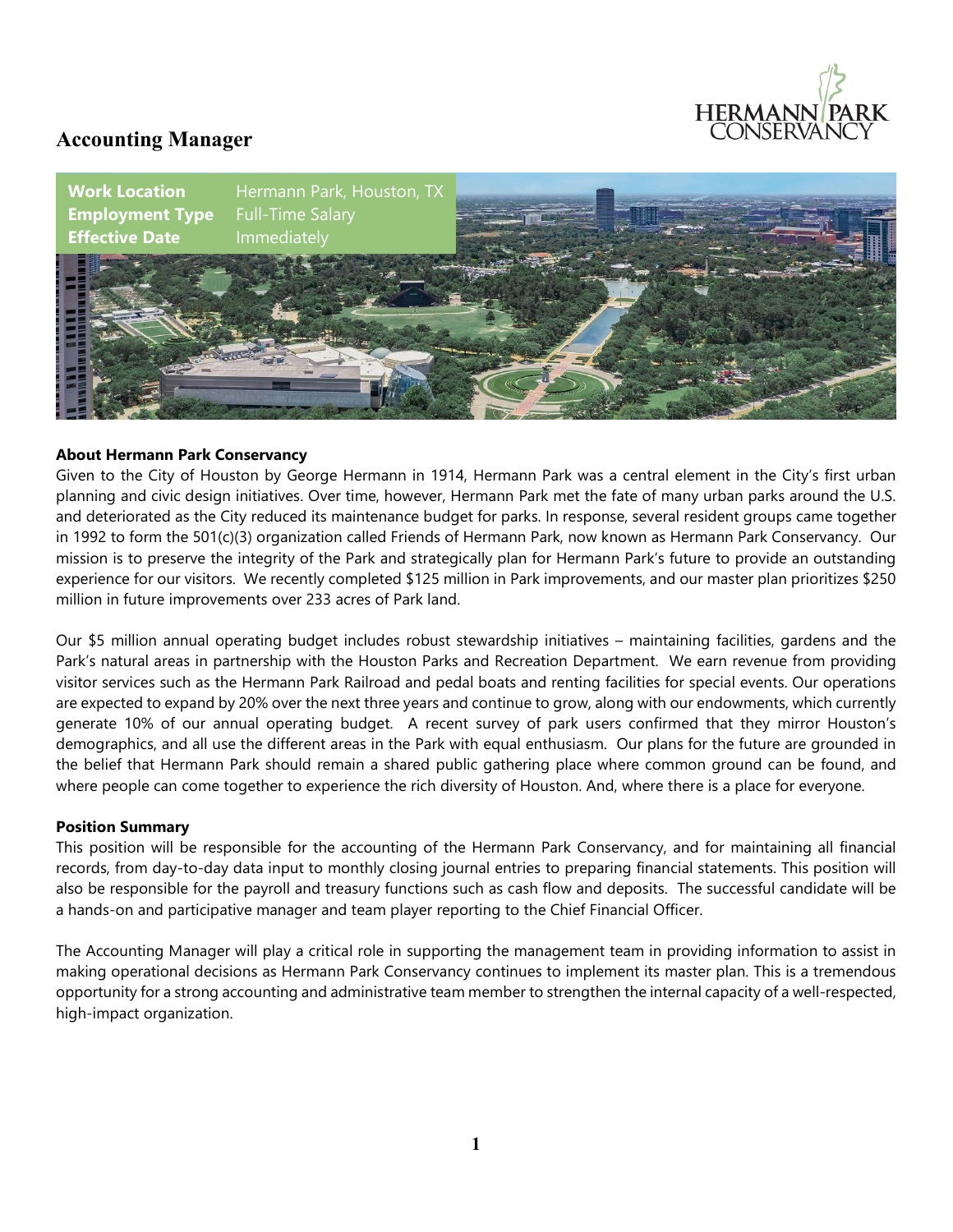

## **Accounting Manager**

### **Essential Job Functions**

Accounting

- Analyze, prepare and present monthly, quarter, and annually accounting and financial reports in an accurate and manner.
- Collate financial reporting materials for all departments and donor segments. Manage and provide the information request and accounting of all grants.
- Receive and input all pledges and cash receipts.
- Monitor all accounts payable and process payment of invoices.
- Review and reconcile various financial accounts with the monthly statements and reports.
- Assist in the annual budgeting process in conjunction with the Chief Financial Officer.
- Prepare monthly reports tracking earnings from endowments and allocated pooled earnings to the proper endowment.
- Maintain fixed assets listing and review and post monthly depreciation entries.
- Prepare schedules, tax returns, and contract compliance reporting such as 1099, Form 990, etc.
- Assist in preparing reports for the finance committee and the board of directors.
- Coordinate and lead the annual audit process, liaise with external auditors.

Treasury and Human Resources

- Track cash flow and make weekly deposit.
- Assist in managing cash flow and forecasting.
- Reconcile bank statements.
- Assist in improving the Hermann Park Conservancy's human resources processes.
- Ensure that on-boarding processes are consistent and streamlined.
- Process bi-weekly payroll and track employee time allocations.
- Review and post all payroll related entries and accruals.
- Maintain employee personnel files.
- Assist in monitoring and implementing all necessary HR policies and accounting practices.
- Work closely and transparently with all external partners including third-party vendors and consultants.